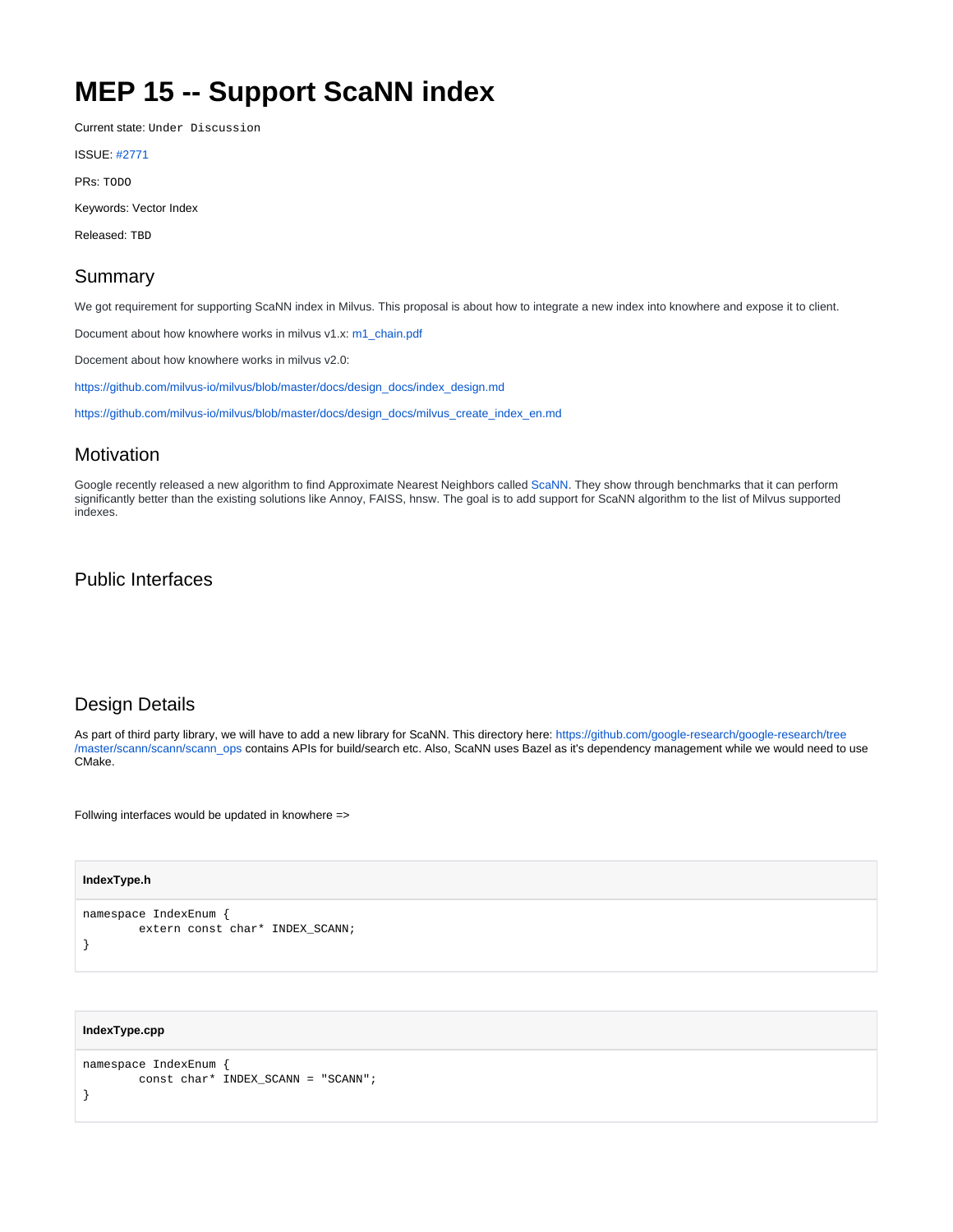#### **IndexType.cpp**

```
namespace IndexParams {
        // SCANN params
        constexpr const char* num_leaves = "num_leaves";
        constexpr const char* num_leaves_to_search = "num_leaves_to_search";
        constexpr const char* dimensions_per_block = "dimensions_per_block";
        constexpr const char* scoring = "scoring";
       constexpr const char* quantize = "quantize";
        constexpr const char* reordering_num_neighbors = "reordering_num_neighbors";
}
```
We will create new wrapper classes called IndexScann.h and IndexScann.cpp in knowhere.

#### **IndexScann.h**

```
class IndexScann : public VecIndex { 
public:
    IndexScann() {
        index_type_ = IndexEnum::INDEX_SCANN;
     }
    BinarySet
    Serialize(const Config& config) override;
     void
     Load(const BinarySet& index_binary) override;
     void
    Train(const DatasetPtr& dataset_ptr, const Config& config) override;
     void
     AddWithoutIds(const DatasetPtr&, const Config&) override;
     DatasetPtr
     Query(const DatasetPtr& dataset_ptr, const Config& config, const faiss::BitsetView bitset) override;
     int64_t
    Count() override;
     int64_t
    Dim() override;
     void
     UpdateIndexSize() override;
}
```
**IndexScann.cpp** would be the implementation of IndexScann.h.

#### **VecIndexFactory.cpp**

#### **IndexType.cpp**

```
if (type == IndexEnum::INDEX_SCANN) {
    <code>return std::make_shared</code><knowhere::IndexSCANN>();
```